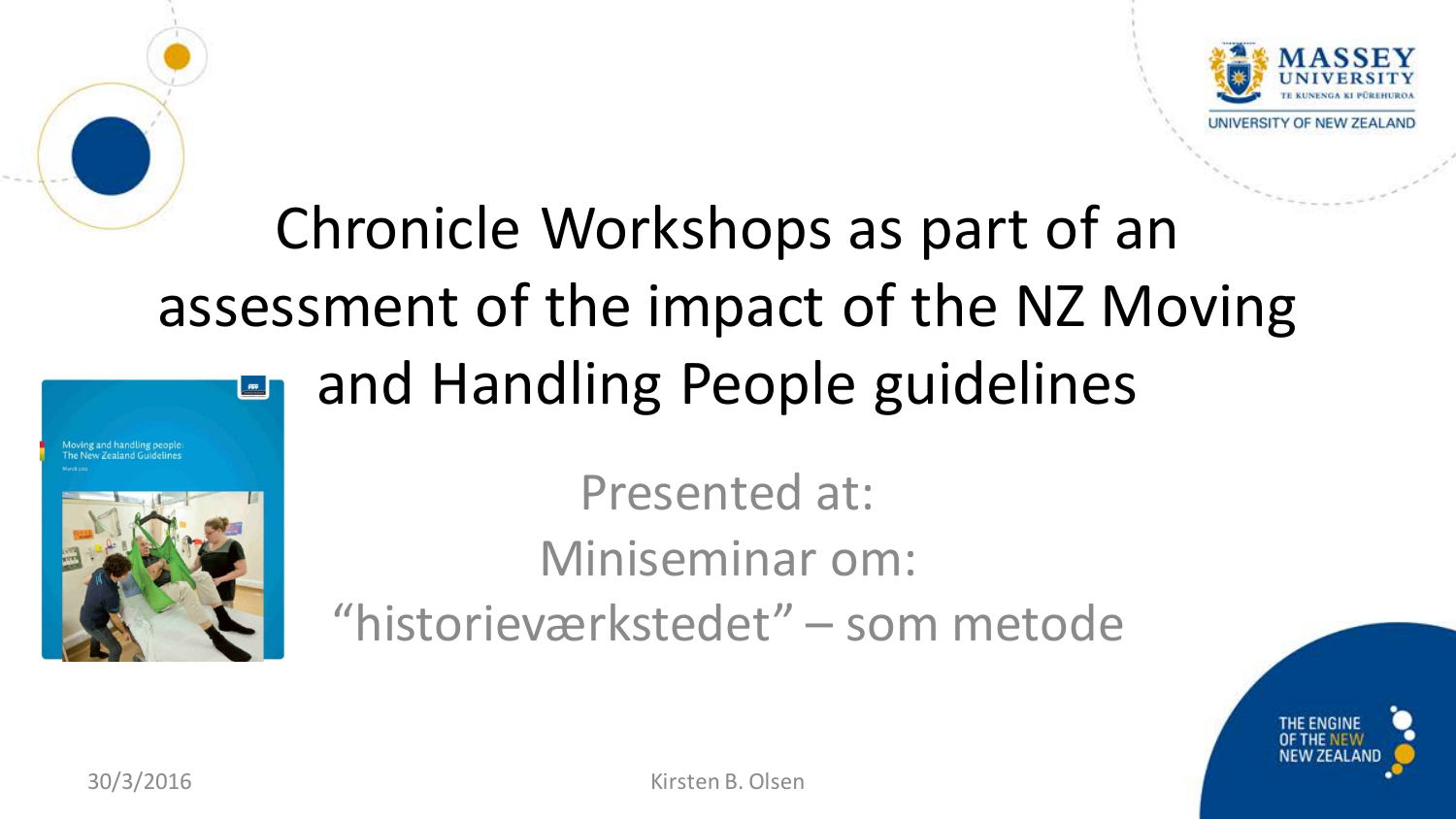# Aim of the project



To identify to what extent the MHP Guidelines have worked as intended by ACC, by answering the following questions:

- 1. Who have been 'reached' by the MHP Guidelines?
- 2. Who have used the MHP Guidelines (and which parts)?
- 3. Have the ACC claims related to injuries caused by MHP declined since the launch of the MHP Guidelines?
- 4. What has influenced the use of the MHP Guidelines?
- 5. How have the MHP Guidelines been used?
- 6. Has the use of the MHP guidelines resulted in a reduction in:
	- risk, prevalence and severity of MSD or injury related to MHP

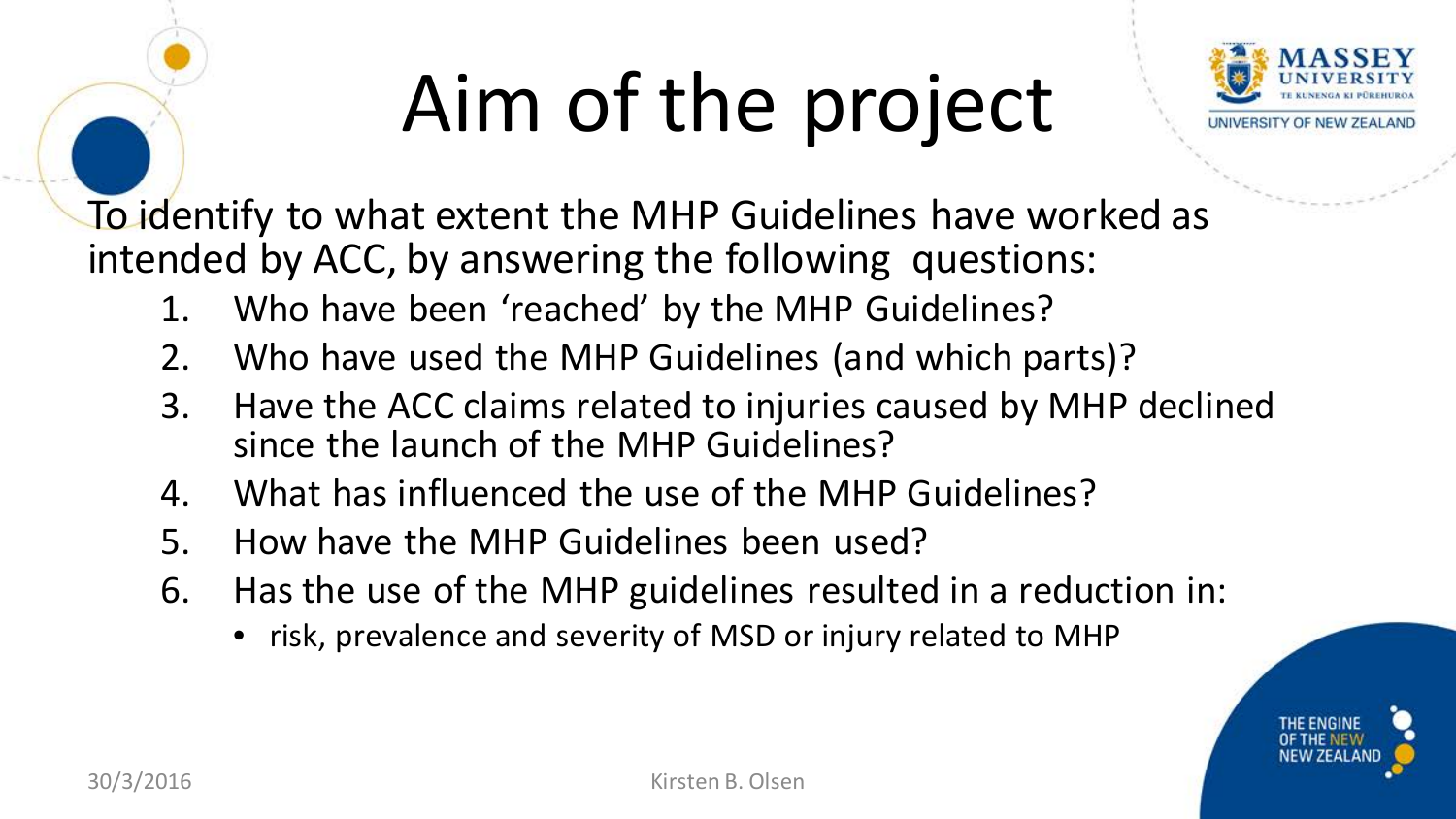## Project stages



1. Establishing the ACC programme theory underlying *MHP Guidelines (*Oct 2015- June 2016)

- 2. Establishing the uptake and use of the *MHP Guidelines* (Oct 2015 May 2016)
- 3. Establishing the trends in injuries and incidents related to MHP (May Aug 2016)
- 4. Identifying: the impact of the use of the *MHP Guidelines,* facilitators or barriers for use, and related effects (Aug 2016 – Oct 2017)

Further analysis of data related to international scientific evidence for manual handling interventions and synthesis in a PhD thesis and peer-reviewed papers (May 2016 – Oct 2018) 30/3/2016 Kirsten B. Olsen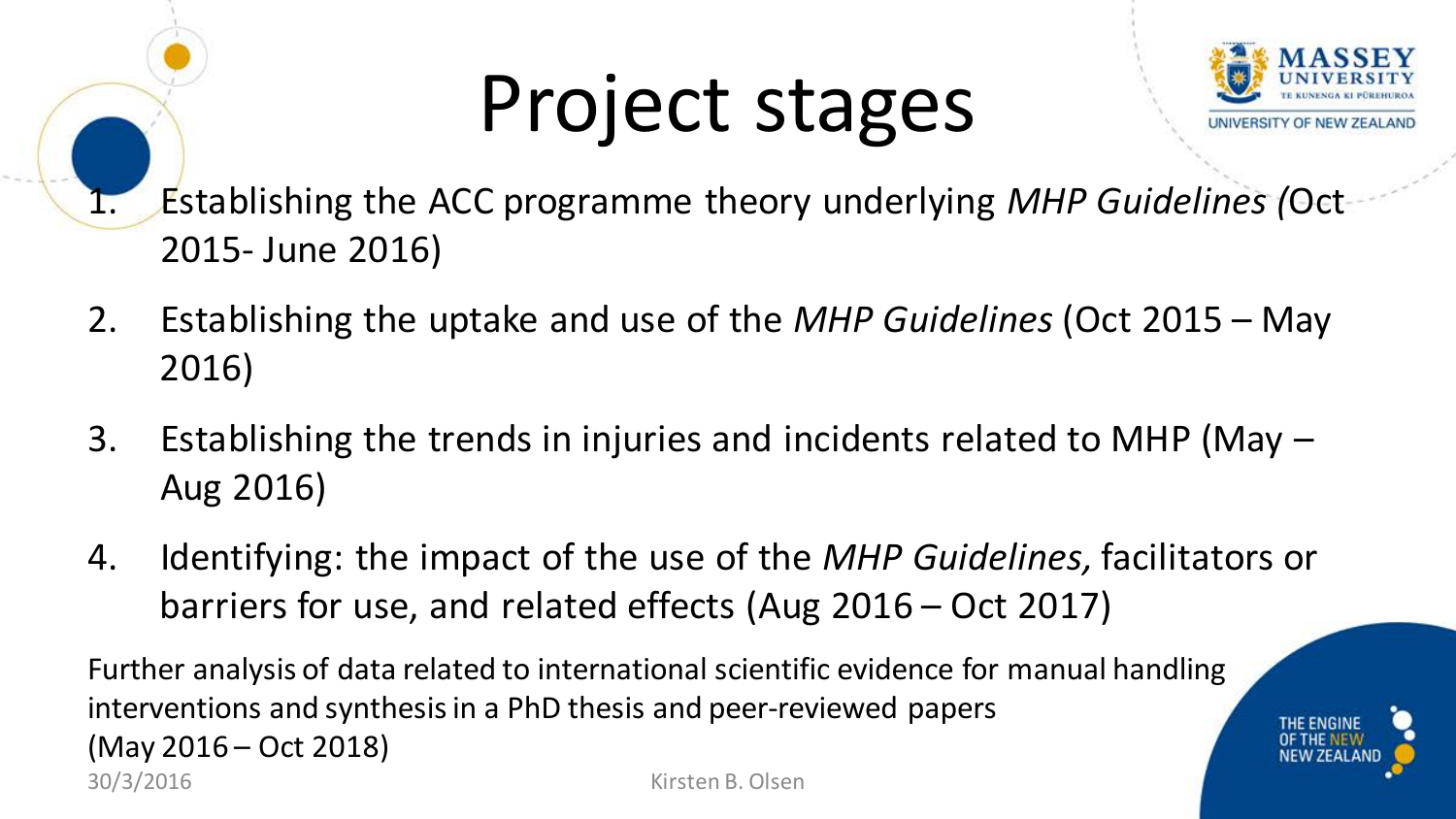

The impact of the use of the *MHP Guidelines,* (Aug 2016 – Oct 2017)



- 4 Case study organisations
	- Two high 'uptakers'
	- Two low 'uptakers'
	- Selected from the questionnaire survey

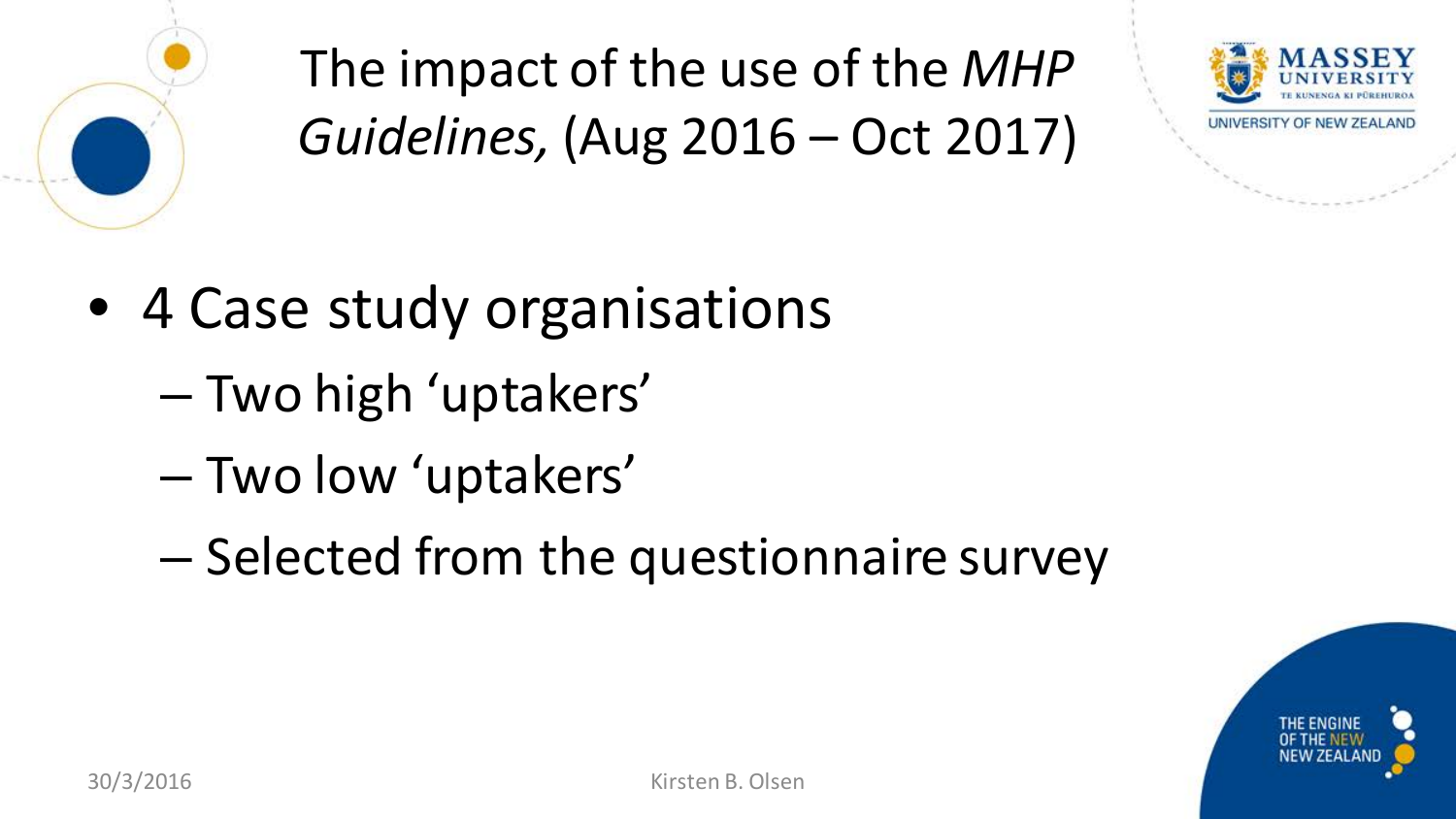## Case study



### • Interviews with:

- Top management
- Health and Safety managers
- Moving and handling coordinators
- People that move and handle people
- To get an overview of Moving and Handling policies and practice and who uses them and influences the use

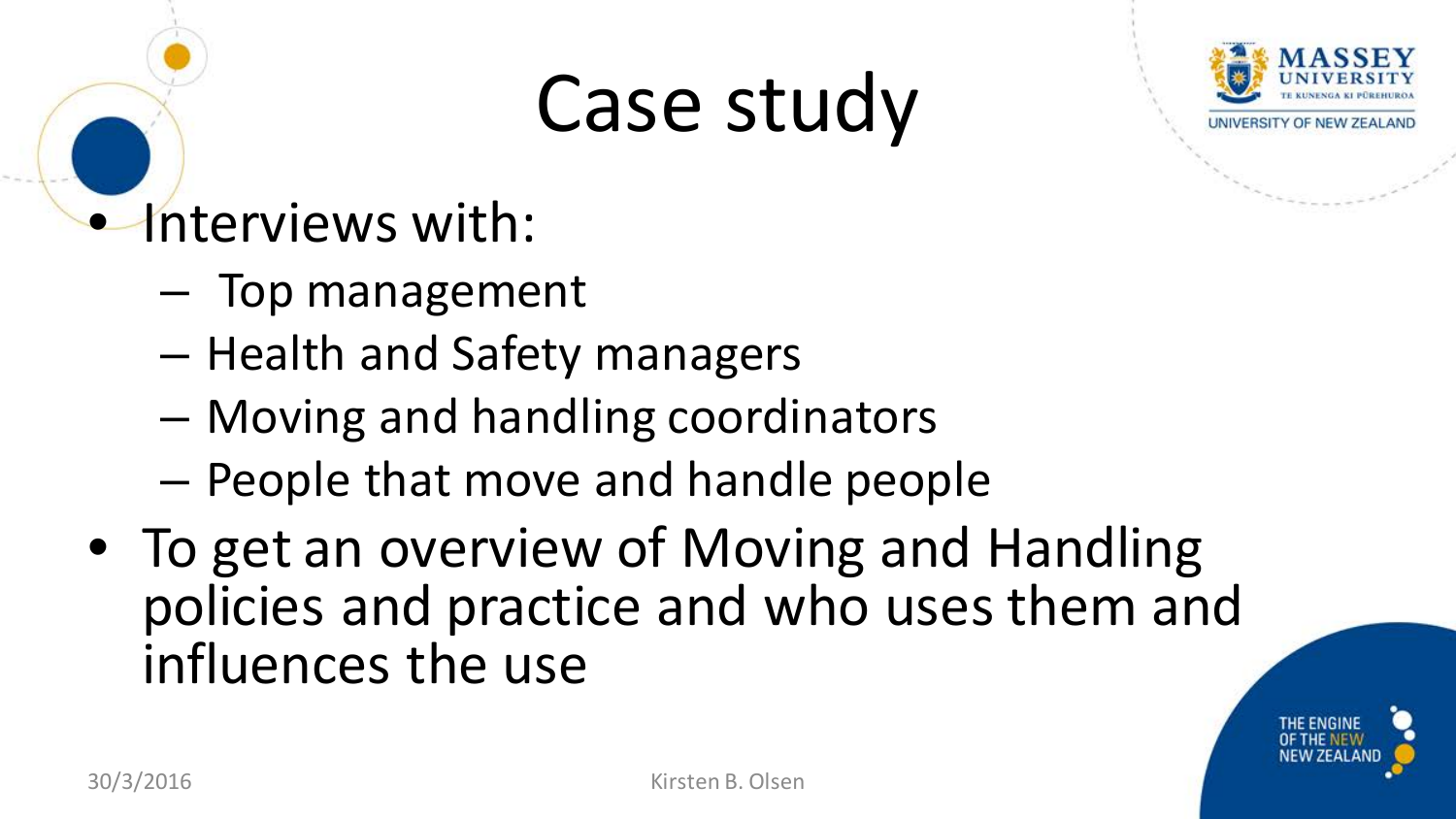

# Chronical workshops



- To establish how the guidelines have been **implemented** and used in the organisation
- To identify factors that have **facilitated** or **hindered** the **use** and **impact** of the guidelines

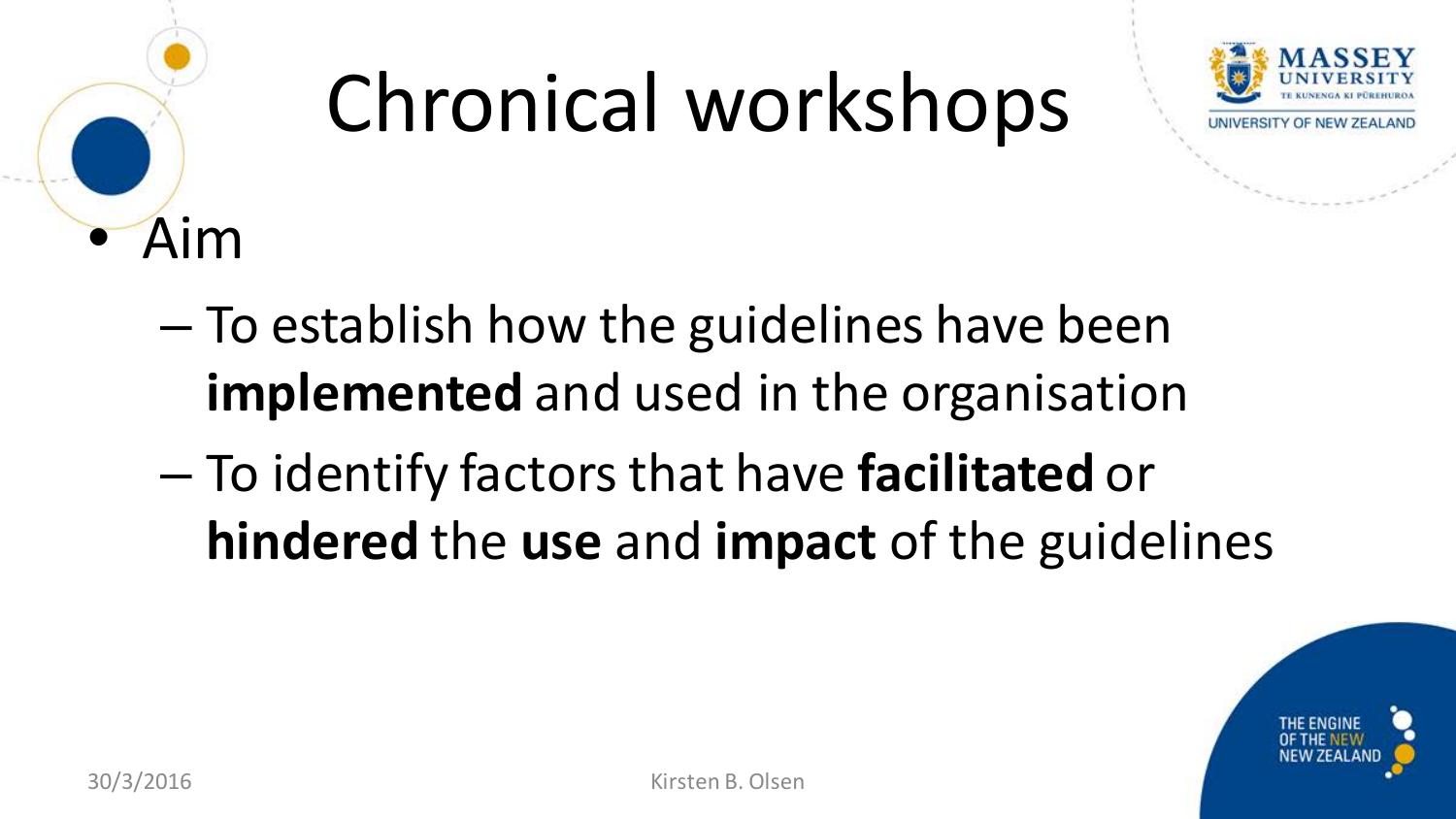

## Chronical workshops

- We are looking for
	- Context
	- Mechanism
	- Outcome

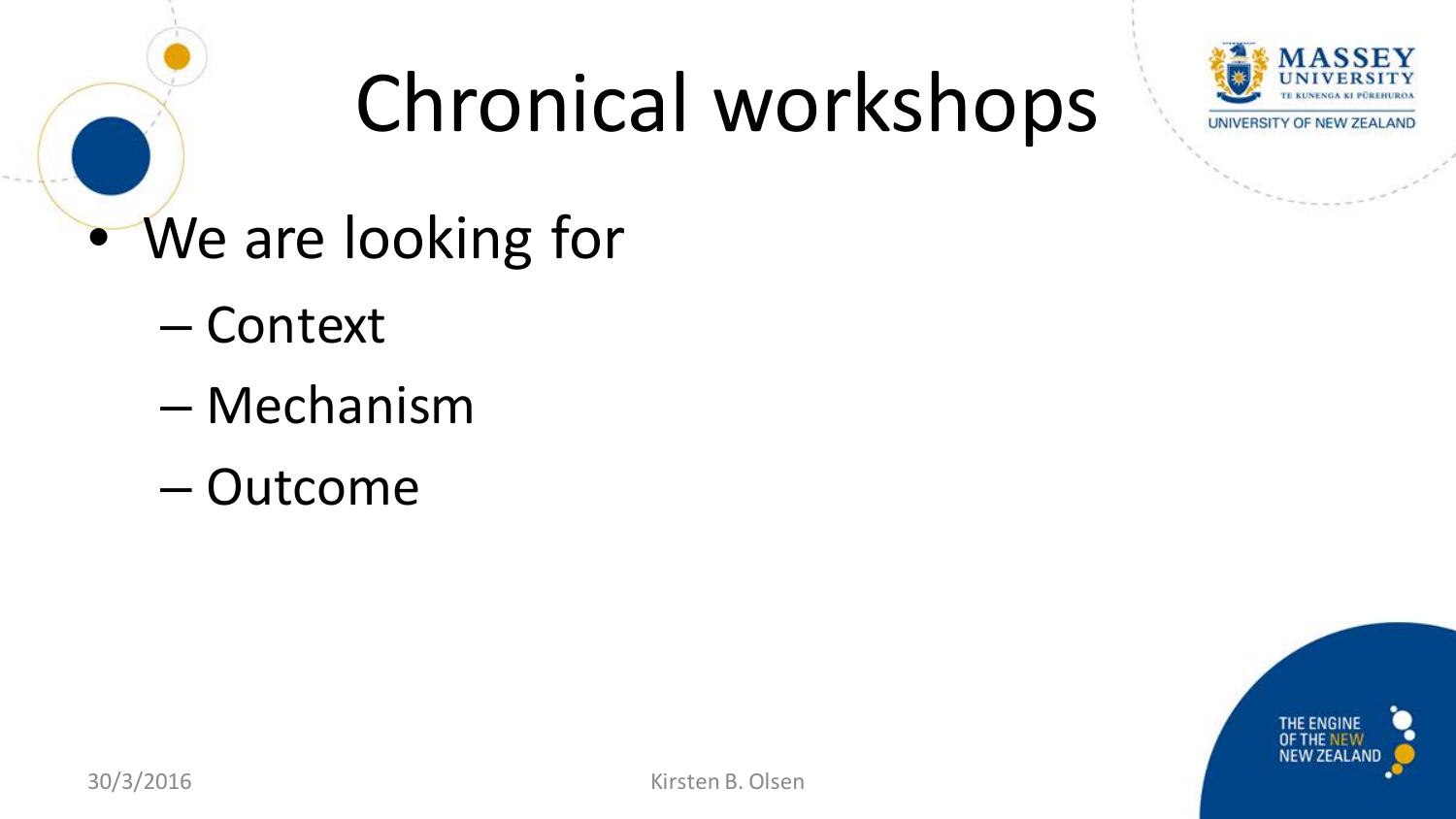#### **PROGRAMME THEORY FOR THE MHPG PRELIMINARY ANALYSIS - BACKGROUND**



- 2009 a review of the 2003 guidelines found:
	- The 2003 guidelines were out of date and had problems that needed fixing
	- Three trends influencing MHP: Heavier people, older staff, and new technology
	- The 2003 guidelines were poorly formatted
- aims of the revisions:
	- Reduce injuries to staff
	- Build on and improve the 2003 guidelines
	- Deal with the limited acceptance of the 2003 guidelines

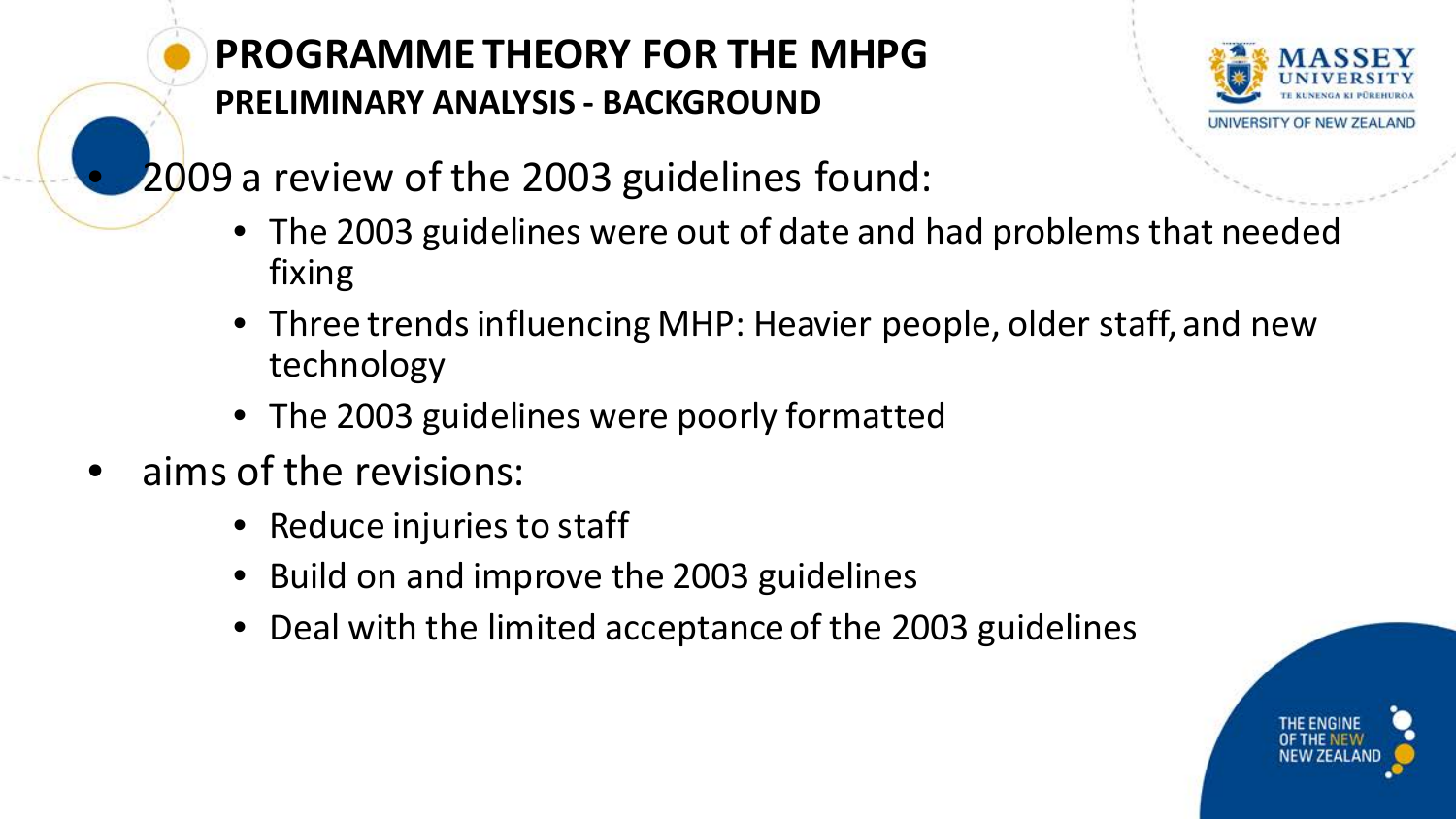**PROGRAMME THEORY FOR THE MHPG PRELIMINARY ANALYSIS - INTENDED USERS**



- MHPG a basic resource for everyone affected by or involved in patient handling
- The MHPG targeted: Age care, Residential care and Hospitals.
	- Frontline practitioners, Trainers and consultants, Managers and Policy makers
	- Intended to work through one person in each oragansation e.g. a MHP coordinator
	- However there seems to be different view on which sector the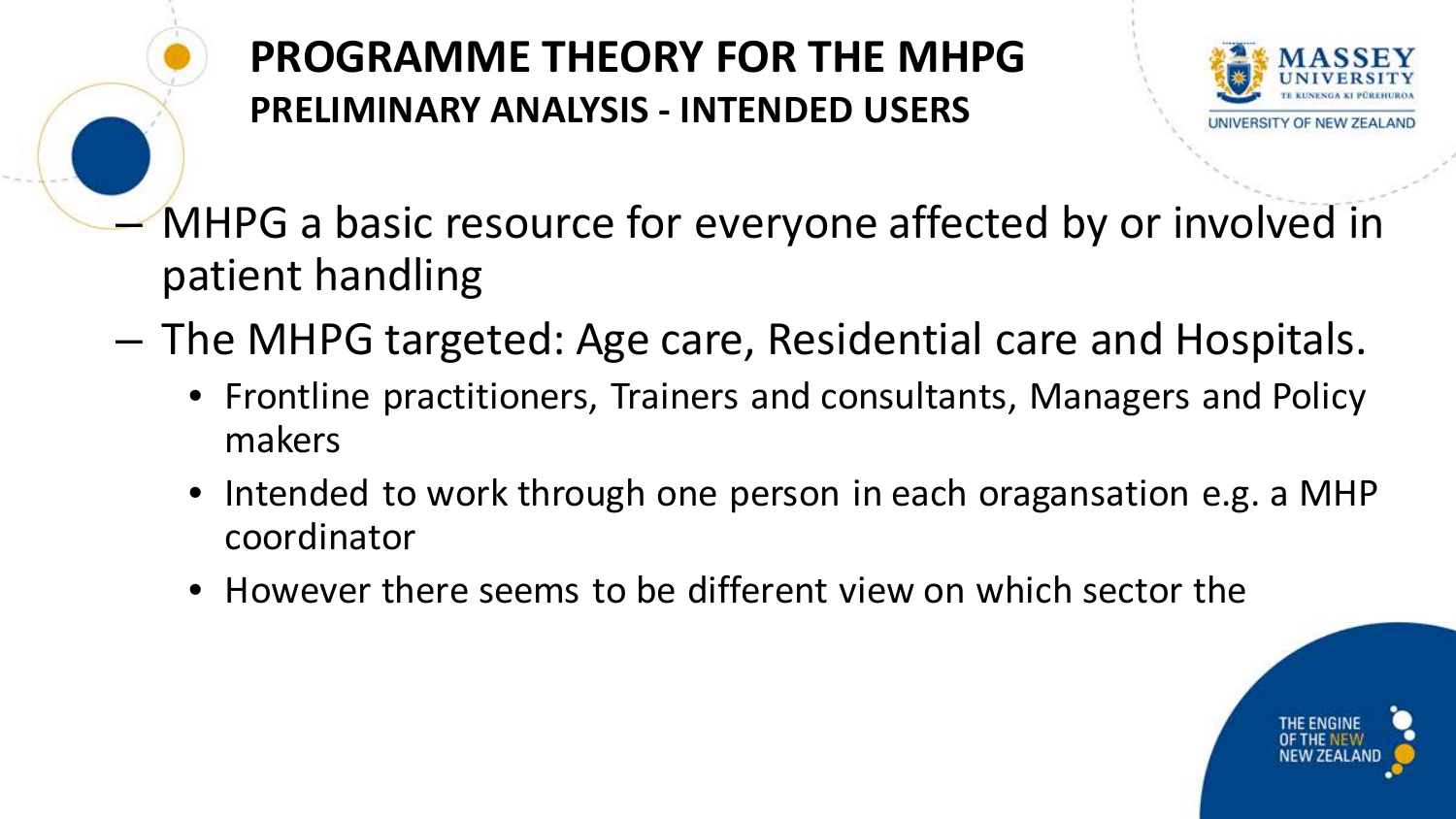## Sections in the guidelines targeted different stakeholders



UNIVERSITY OF NEW ZEALAND

| <b>Section</b>                                 | <b>Ward, OHS</b><br>managers +<br>trainers | <b>Carers</b> | <b>Senior</b><br>management +<br>ploicy-makers | <b>Facility</b><br>designers<br><b>Planners, etc</b> |
|------------------------------------------------|--------------------------------------------|---------------|------------------------------------------------|------------------------------------------------------|
| Introduction                                   | $+$                                        | $+$           | $+$                                            | $(+)$                                                |
| <b>Risk</b><br>assessment<br><b>Techniques</b> | $\ddagger$                                 | $+$           | $(+)$                                          | $(+)$                                                |
| Physical<br>resources                          | $+$                                        | $+$           | $+$                                            | $+$                                                  |
| Organsational<br>systems                       | $+$                                        | $+$           | $+$                                            | $(+)$<br>NEW ZEALAND                                 |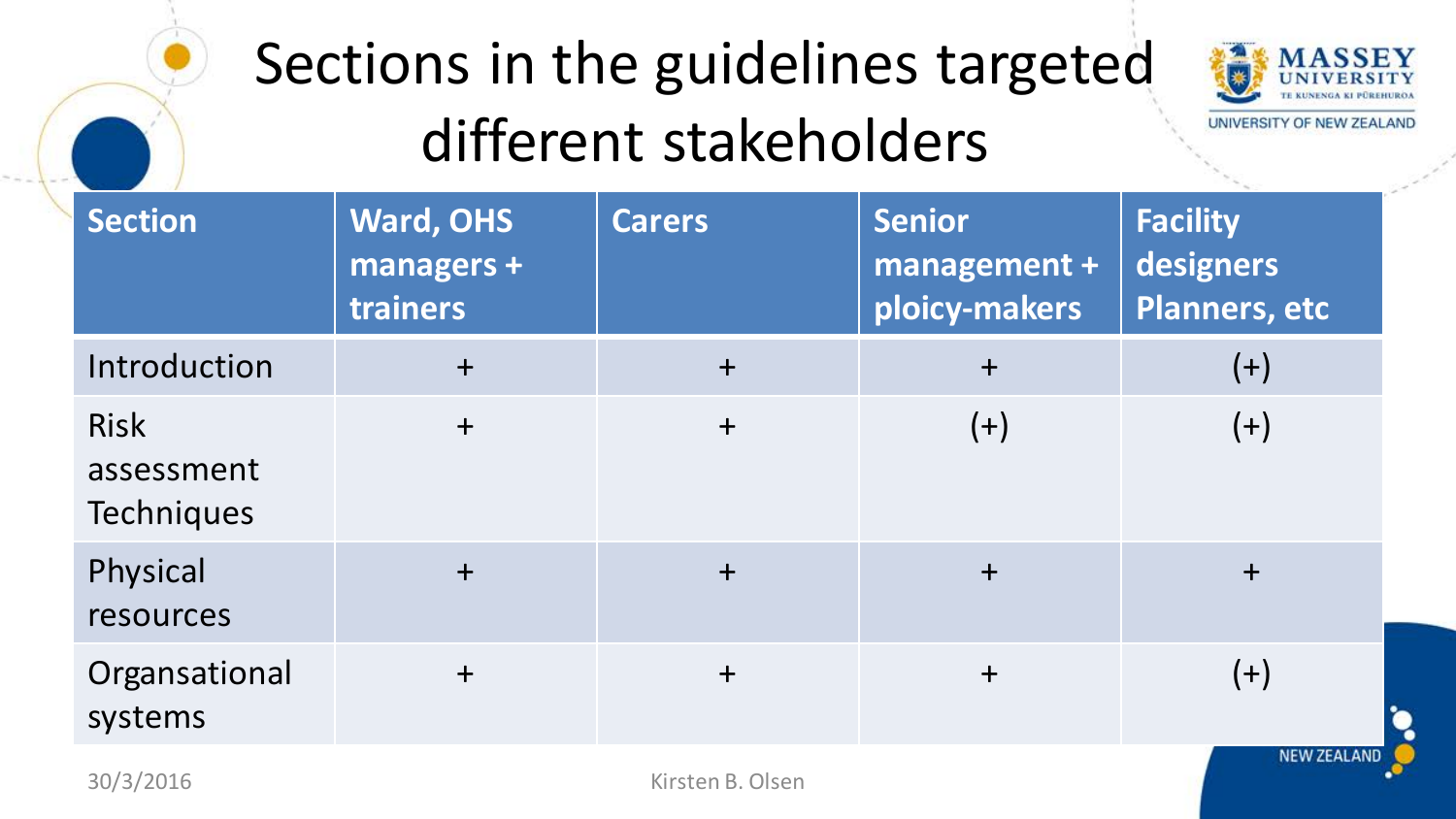### **Framework for assessing impacts** of M & H guidelines - 1



TY OF NEW ZEALAND



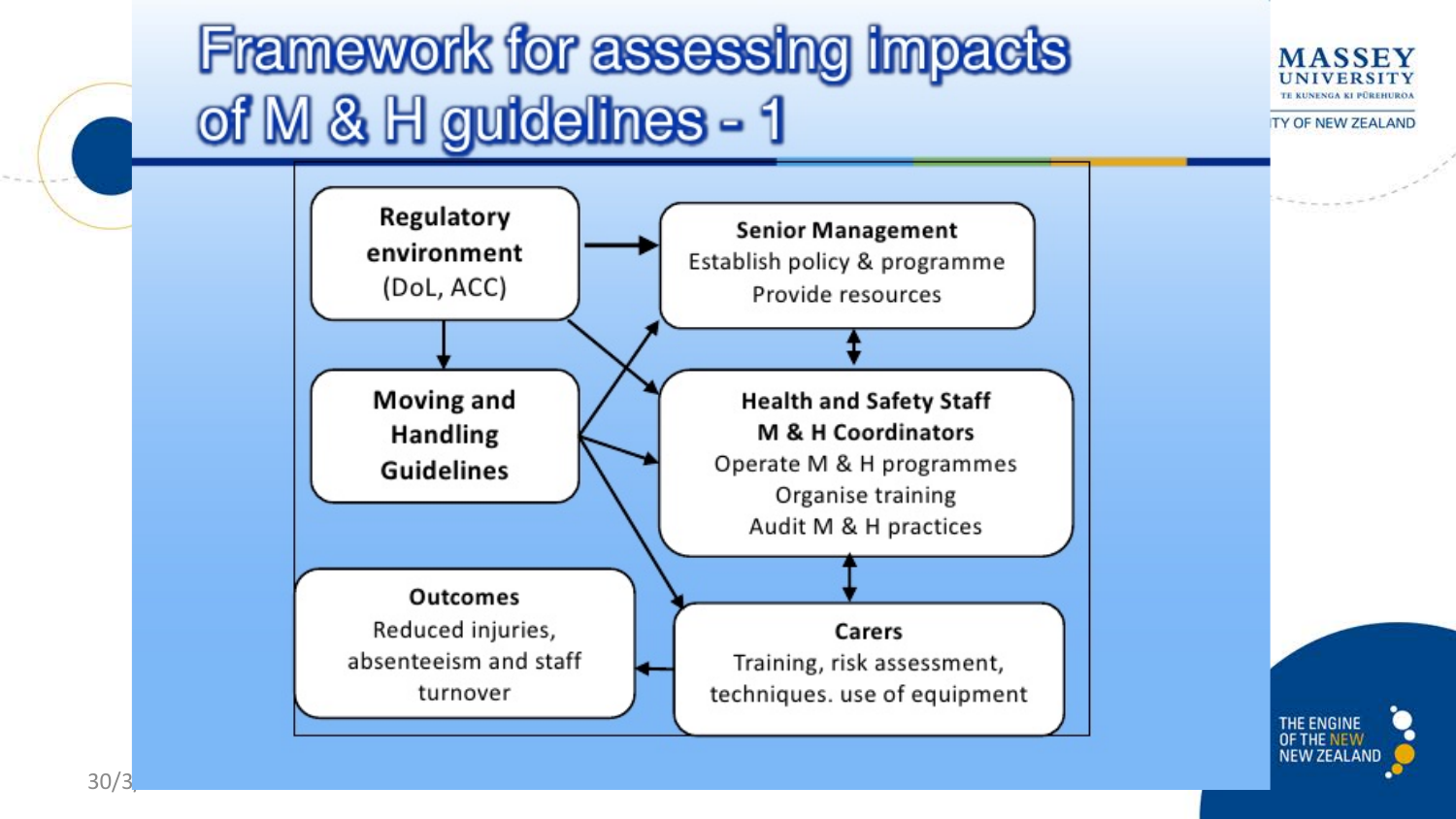

# Chronical workshops

### • Participants?

- Representative from management
	- Top, middle and warde
- Facility management
- Health and Safety Manager
- Moving and handling coordinators
- Health and Safety representatives
- Union Representatives
- Nurses and nurses aids

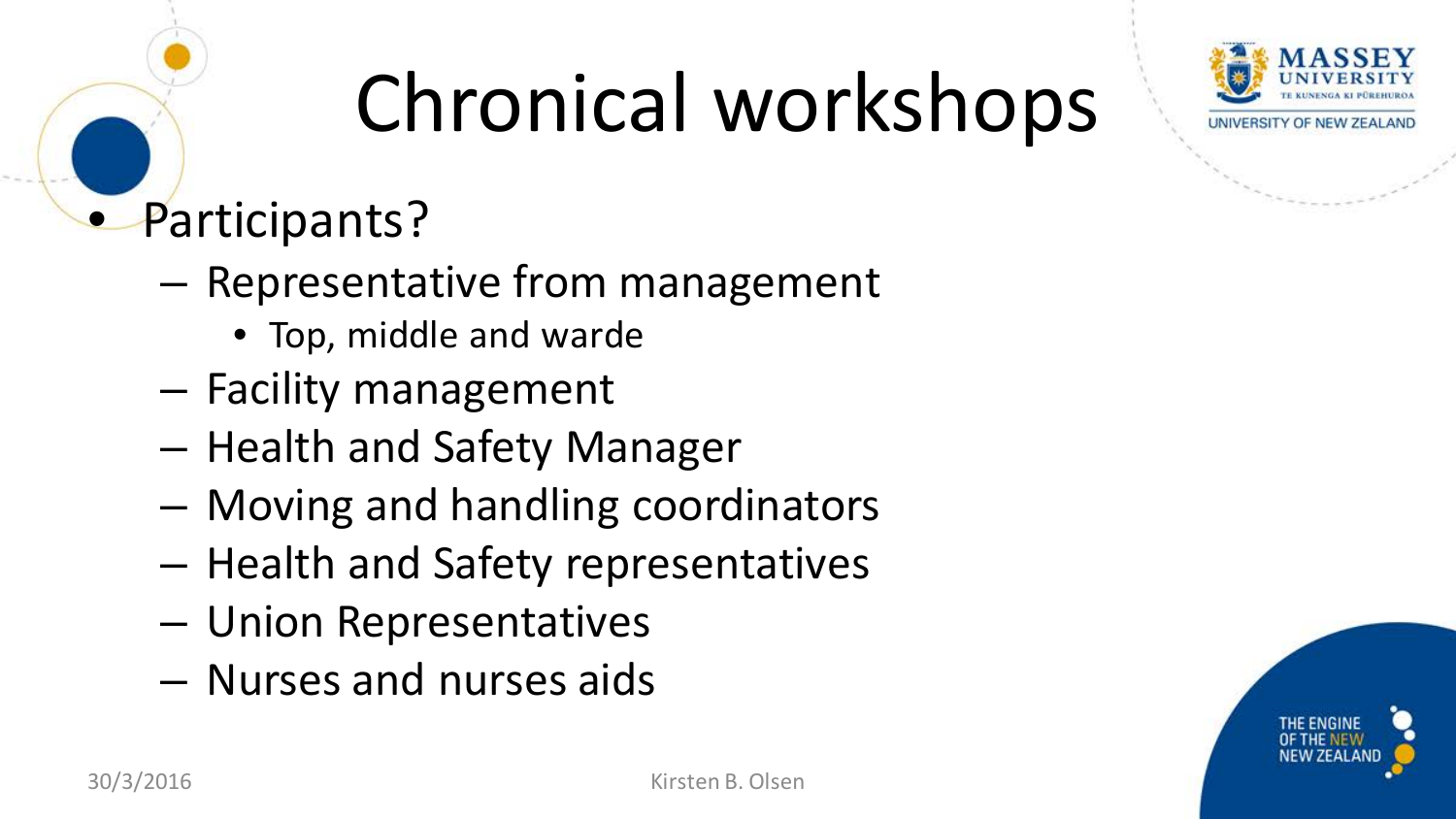

- Identification of important events for the organisation 2000- <sup>2015</sup>
- Identification of imporatant events in relation to moving and handling people
- Identification of events in relation to implementing the guidelines (differnet parts)
- Discussion of how the different events are linked or not to each other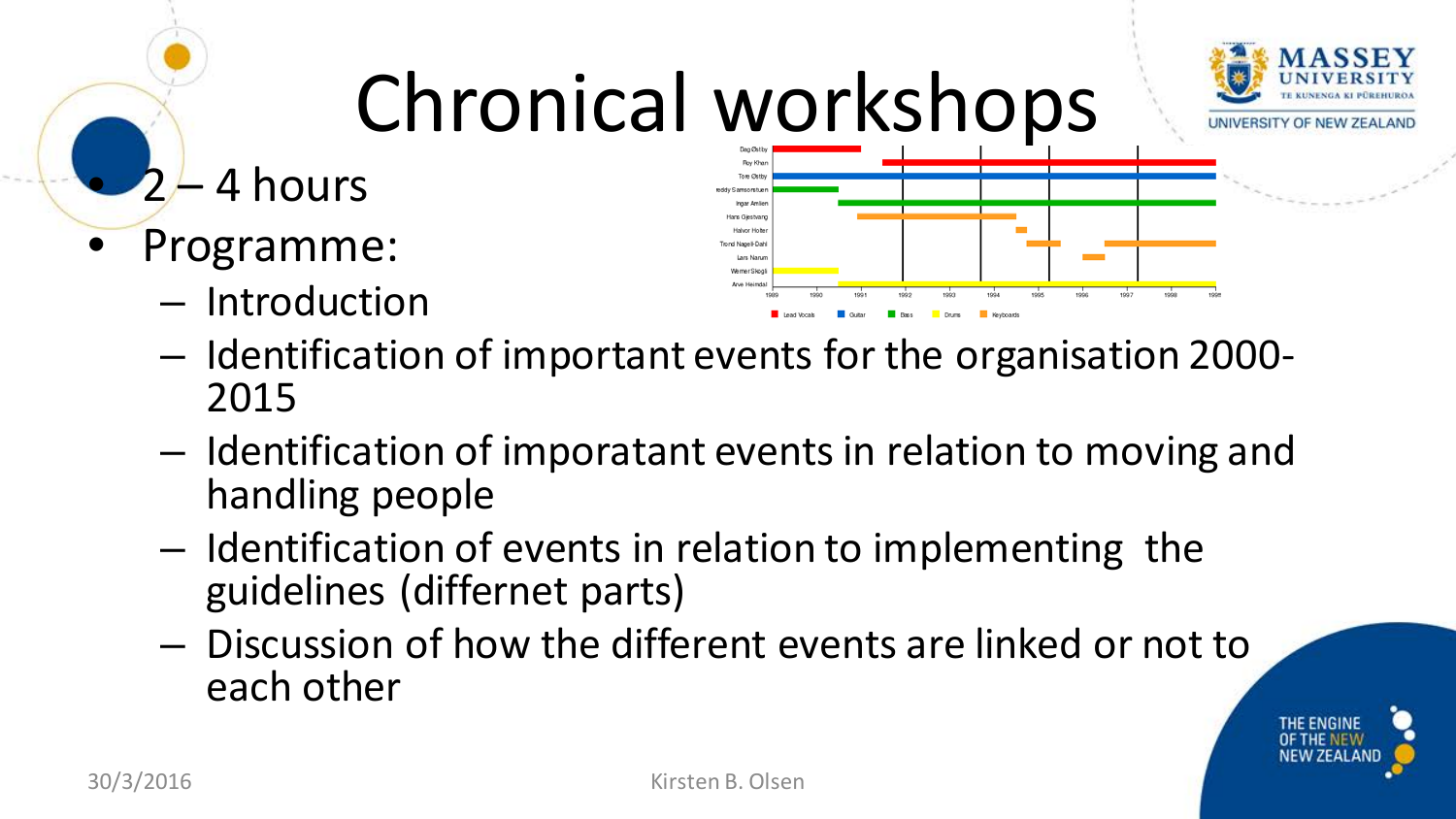## Questions



Identify events alone or in a group?

- Discuss the timeline in groups or plenum?
- Discuss events in groups with same stakeholdeers or other stakeholders?
- How to manage disagreements?